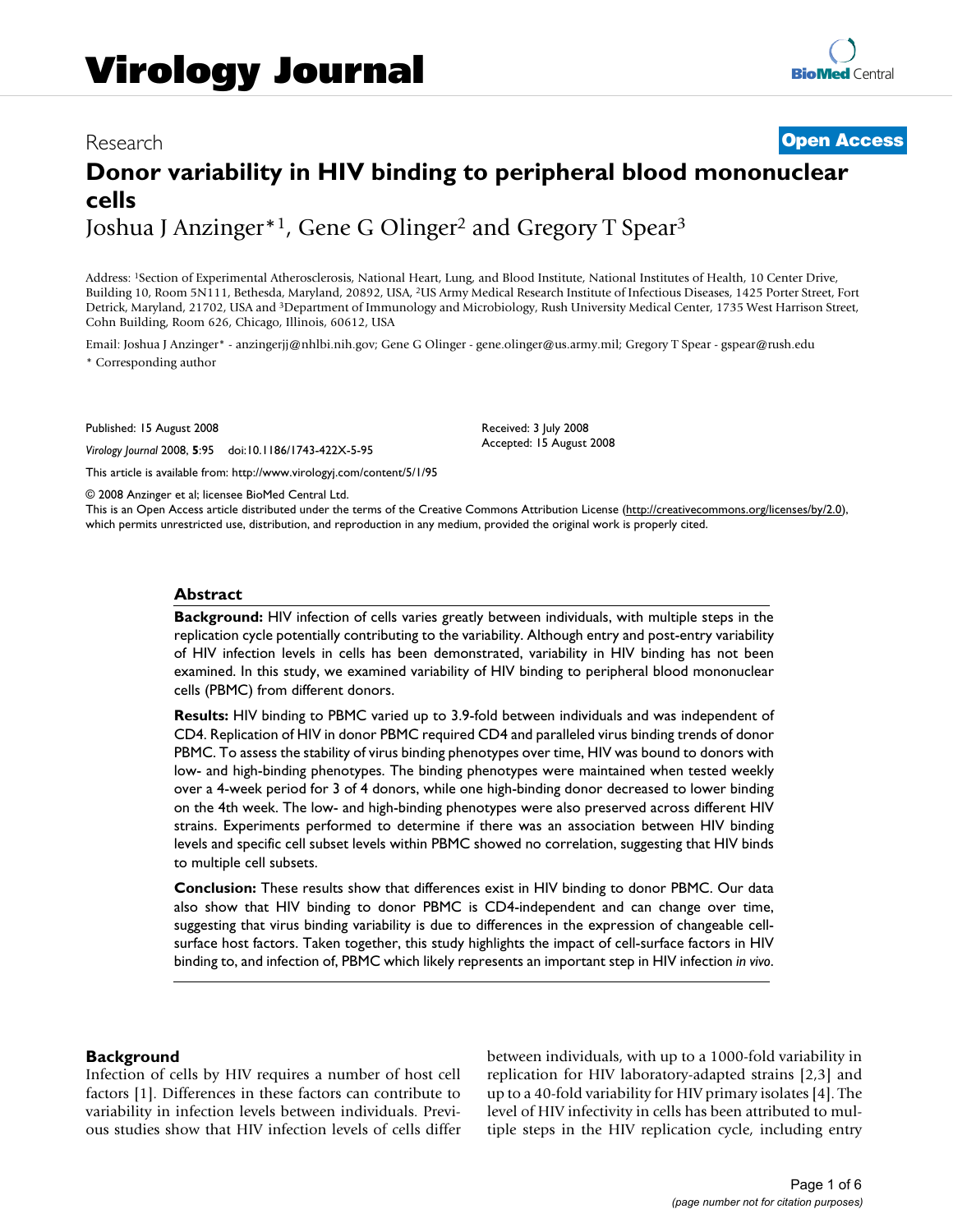and several post-entry events [5]. These studies show that differences in host factors between individuals can impact the efficiency of HIV infection.

During the HIV replication cycle nascent virions acquire host cell-surface molecules that can retain their biological function. For example, CD54 (ICAM-1) incorporated in the virus membrane has been shown to facilitate attachment to cells independently of CD4 [6]. Additional studies have shown HIV attachment independent of CD4: macrophages can capture HIV through the mannose receptor and syndecans [7,8], dendritic cells through syndecan-3 and a variety of C-type lectin receptors [9-11], and HeLa cells through cell-surface heparans [12]. Furthermore, we previously showed that the initial attachment of HIV primary isolates to PBMC is independent of CD4 and not attributable to host factors previously suggested to be involved in HIV attachment to cells [13-15].

Since previous studies suggested that the initial attachment of HIV to PBMC is attributable to host factors, and that these factors could potentially differ between donor cells, we hypothesized that HIV attachment variability exists between donor cells. Heretofore, it has only been indirectly shown that variability in HIV entry exists between donor cells [5], however, no study has directly examined variability in HIV attachment to donor cells. In this study, we directly tested HIV attachment to donor PBMC and show high levels of variability in HIV binding to donor PBMC that occurs independently of CD4 and virus strain.

## **Results**

We assessed the possibility of differences in HIV binding to donor PBMC using the R5 primary isolate  $HIV<sub>TH</sub>$  and freshly isolated PBMC from 19 different healthy donors. HIV binding was variable between donors, with up to a 3.9-fold difference in virus binding between the highest and lowest binding donors (Fig. 1A).

We next hypothesized that the variability in HIV binding would affect infection of PBMC. Donor PBMC from low, medium and high binding donors were treated with phytohemagglutinin (PHA) for 2 days, HIV was bound to PBMC and the cells cultured for up to 7 days. Replication of virus at day 5 post-infection showed a similar trend to virus bound to donor PBMC on day 0 (Fig. 1B). A similar trend was observed on day 7 post-infection (data not shown), although higher levels of replication were observed, as anticipated. As a control, virus was bound to PBMC in the presence or absence of PHA stimulation; there was no difference in virus binding between groups (data not shown), showing that PHA does not alter PBMC binding phenotypes.



## Figure 1

**HIV binding to PBMC is variable between donors**. **(A)**  Freshly isolated PBMC (3  $\times$  10<sup>6</sup>) were incubated with HIV<sub>TH</sub> (2000 pg of p24) in serum-free RPMI-1640 medium for 45 minutes on ice. After incubation with HIV, cells were washed to remove unbound virus. Cells were pelleted, lysed and HIV p24 was measured by ELISA. Shown are values from 19 different healthy PBMC donors. (B) HIV<sub>TH</sub> was bound to freshly isolated or PHA-stimulated donor PBMC. For virus binding to freshly isolated PBMC, HIV p24 was measured by ELISA as described above. HIV replication of donor PBMC was assessed by p24 ELISA after 5 days of culture. **(C)** HIV<sub>TH</sub> was bound to freshly isolated PBMC either in the presence of anti-CD4, isotype control antibody, or in the absence of antibody. Cell-bound virus was measured as described above. Results are the means  $\pm$  SD of triplicate determinations.

While previous studies showed that binding of HIV primary isolates to PBMC was CD4-independent [10-12], we next sought to confirm this with PBMC donors that bound HIV at differing levels. The CD4-blocking antibody Sim.4 did not significantly affect binding of HIV to PBMC (Fig. 1C). regardless of whether the PBMC donor bound relatively high levels of virus (e.g. donor 1) or low levels of virus (e.g. donor 2). To confirm that the Sim.4 antibody could block infection, HIV was bound to PBMC at in the presence of Sim.4, an irrelevant antibody, or without antibody, and then incubated at 37°C to allow infection of PBMC to proceed. HIV infection of PBMC was inhibited with Sim.4, but not the irrelevant antibody (data not shown).

We next determined whether HIV binding phenotypes of PBMC donors were stable over time. HIV attachment to PBMC from two donors with a high-binding phenotype and two with a low-binding phenotype were examined for virus binding levels once a week over 4 weeks. A stable HIV binding pattern was maintained over 4 weeks for PBMC from both of the donors with a low-binding phe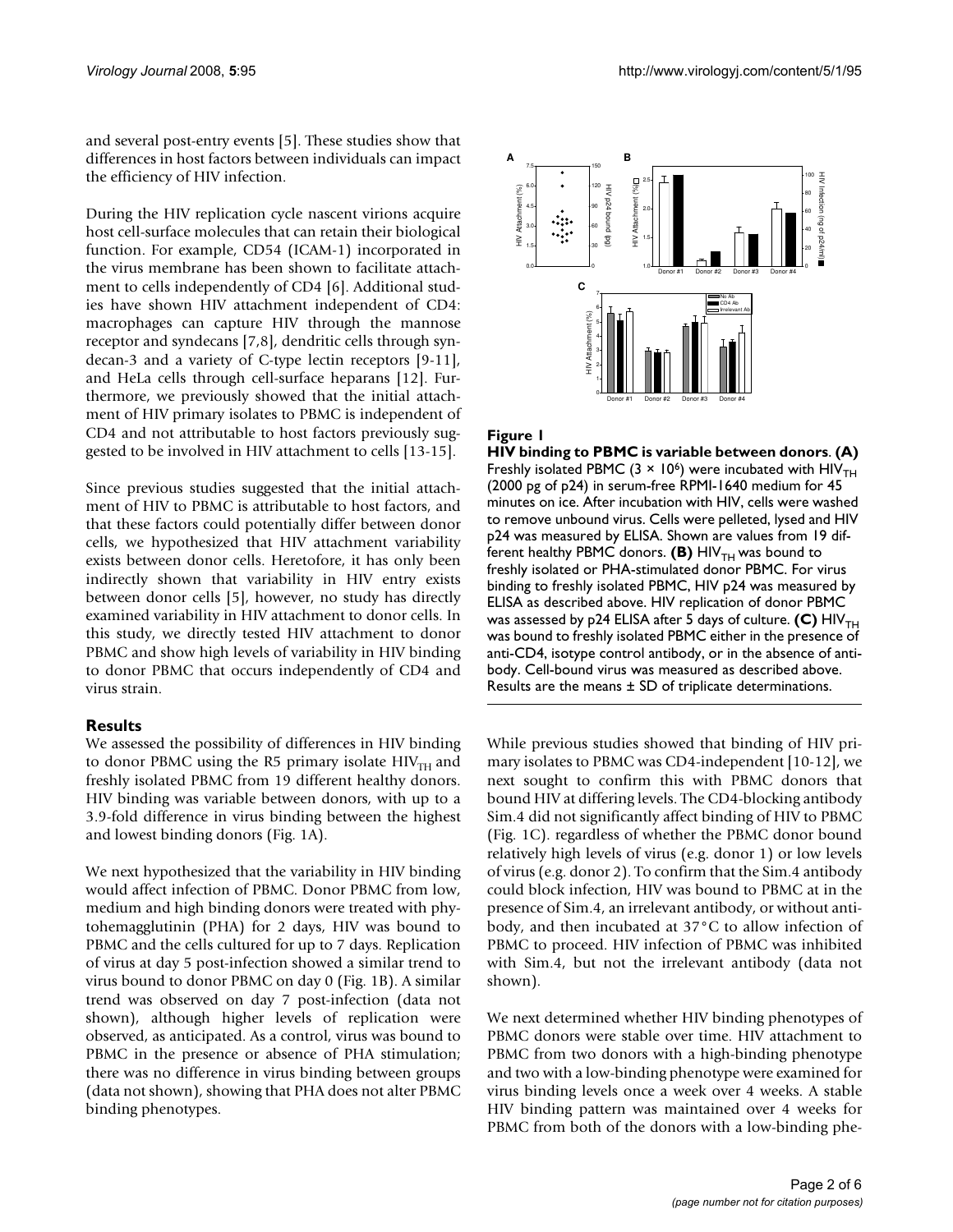notype and for one of the donors with a high-binding phenotype (Fig. 2). However, one donor with a highbinding phenotype changed to a low-binder on the fourth week. This data shows that HIV binding phenotypes are relatively stable over the period of several weeks, but are also able to change.

Since HIV infection of PBMC is affected by differences in virus strain [16], we also determined whether the relative binding of HIV to high- and low-binding PBMC was affected by the strain of virus. Four different HIV strains –  $HIV_{GP}$  (X4),  $HIV_{NLA-3}$  (X4),  $HIV_{TH}$  (R5), or  $HIV_{SF2}$  (X4) – were incubated with PBMC from one donor with a highbinding phenotype and one with a low-binding phenotype. The high-binding PBMC bound more virus than the low-binding PBMC for all virus strains tested (Fig. 3). Specifically, the high-binder PBMC bound 3.1-, 1.7-, 1.5- and 3.9-fold more virus than the low-binder PBMC for  $HIV_{CP}$ ,  $HIV_{NL4-3}$ ,  $HIV_{TH}$ , and  $HIV_{SF2}$ , respectively. This shows that HIV binding differences of high- and low-binding PBMC donors are preserved across multiple virus strains. Since the HIV binding variability between PBMC donors is not HIV strain-dependent, this suggests a role in cell binding of either host cell-acquired molecules on the HIV membrane, or a highly conserved HIV-encoded envelope protein site.

PBMC are a heterogeneous population of cells composed primarily of CD4 T cells, CD8 T cells, monocytes, and B



#### **Figure 2**

**HIV attachment phenotypes of PBMC donors are stable over time**. Freshly isolated PBMC from two donors with high-binding phenotypes and two with low-binding phenotypes were incubated with 2000 pg of p24 (HIV $_{TH}$ ) in serum-free medium 45 minutes on ice and bound virus assessed as before. Donors that were not available are indicated by ≠.



#### Figure 3

**HIV binding phenotypes of PBMC donors are maintained across multiple virus strains**. Freshly isolated PBMC were incubated with 2000 pg of p24 (HIV<sub>GP</sub>, HIV<sub>NL4-3</sub>,  $HIV<sub>TH</sub>$ , or  $HIV<sub>SP</sub>$ ) in serum-free medium for 45 minutes on ice. After incubation with HIV, cells were washed to remove unattached virus. Cells and bound virus were lysed and HIV p24 was measured by ELISA. Results are the means ± SD of triplicate determinations.

cells. To determine whether donor binding variability is caused by higher or lower numbers of specific cell subsets within PBMC, HIV was bound to PBMC from 10 different donors, and flow cytometry was used to assess the percentage of CD4+ T cells (CD4+), CD8+ T cells (CD8+), monocytes (CD14+), and B cells (CD20+), respectively (Fig. 4). No correlation was observed between the level of virus binding and the percentage of CD4+, CD8+, CD14+, or CD20+ cells, suggesting that virus binding variability between PBMC donors is due to differences in HIV attachment factors found on multiple types of cells, as opposed to differences in levels of a particular cell subset.

#### **Discussion**

In this study we found that differences exist in the level of HIV binding to donor PBMC, that binding phenotypes of the donors are stable over four weeks, and that binding phenotypes are consistent across several HIV strains. Importantly, the variability in virus binding to cells correlated with the levels of HIV infection of cells. Ciuffi *et al*. reported that infection of cells from different donors was highly variable, and that 42% of the infection variance between cell donors was at the level of HIV entry [5]. The expression of CCR5 on CD4 T cells correlated with HIV infection levels of these cells [5], but much of this correlation was due to donors that were heterozygous or homozygous for the CCR5Δ32 allele. However, when donors that did not have the mutant allele were excluded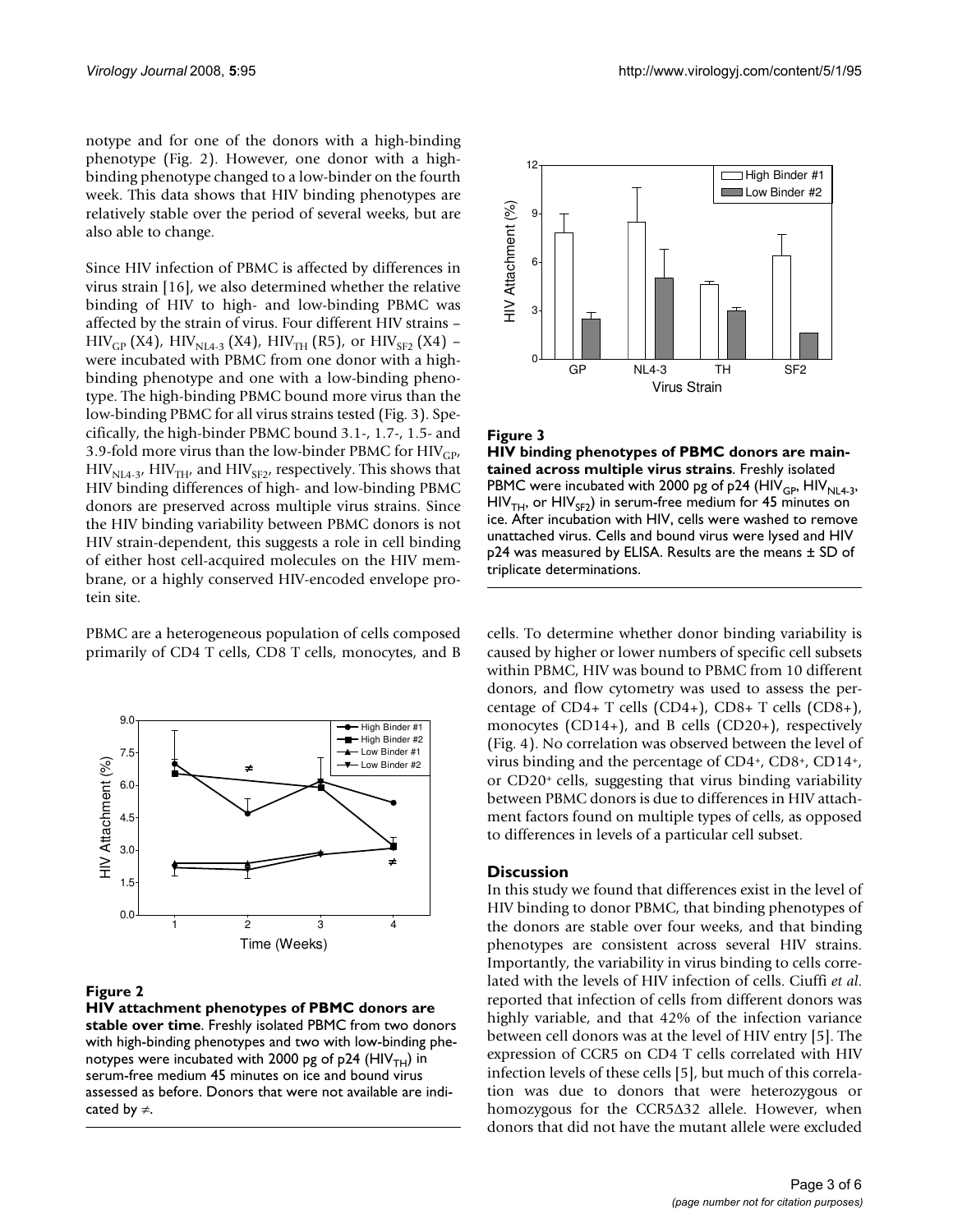

#### Figure 4

**Donor binding variability does not correlate with a specific cell subset within PBMC**. Donor PBMC were stained with anti-CD4-FITC, anti-CD8-FITC, anti-CD14-FITC, or anti-CD20-FITC and the percentage of each subset measured by flow cytometry. PBMC from donors were also incubated with 2000 pg of p24 (HIV<sub>TH</sub>), and cell-bound virus was measured by ELISA as before. HIV binding variability is plotted on the y-axis and percentage marker positive cell subsets is plotted on the xaxis.  $r^2$  represents the goodness of fit value. Data represent means  $\pm$  SD of triplicate determinations.

from analysis, there remained a greater-than 10-fold difference in infection between individuals and about 50% of this was estimated to be due to virus binding and entry events, suggesting that cell-surface molecules can have large effects on virus infection of cells. While previous studies indicate the initial attachment of HIV to cells occurs independently of CD4 [10-12] and prior to gp120 interaction with CCR5 [17], we confirm in this study that the variability of HIV binding to donor PBMC is unaffected by the presence of a blocking antibody to CD4, indicating that the differences observed in the initial attachment of HIV to donor PBMC occurs by cell-surface molecules other than CD4.

Although the mechanism of HIV binding variability to donor PBMC has not been identified, studies performed

in our laboratory show that the initial attachment of HIV to PBMC occurs in a Ca<sup>2+</sup>-dependent manner [13], suggesting a potential role for a C-type lectin or other Ca2+ dependent molecules in HIV binding to PBMC. Fusion of HIV mediated by HIV gp120/gp41 to permissive cells does not occur until 10 minutes after virus is added to cells at  $37^{\circ}$ C [18] and does not take place at  $20^{\circ}$ C, while binding of HIV can occur at 4°C or higher temperatures [14]. Therefore, the binding we observe is likely prior to fusion, and antibody inhibition experiments show it is independent of CD4. Donor binding variability has important implications for the HIV replication cycle, since infection of cells by HIV is greatly impacted by the amount of bound virus during either direct infection of cells or during transfer of virus between cells [15].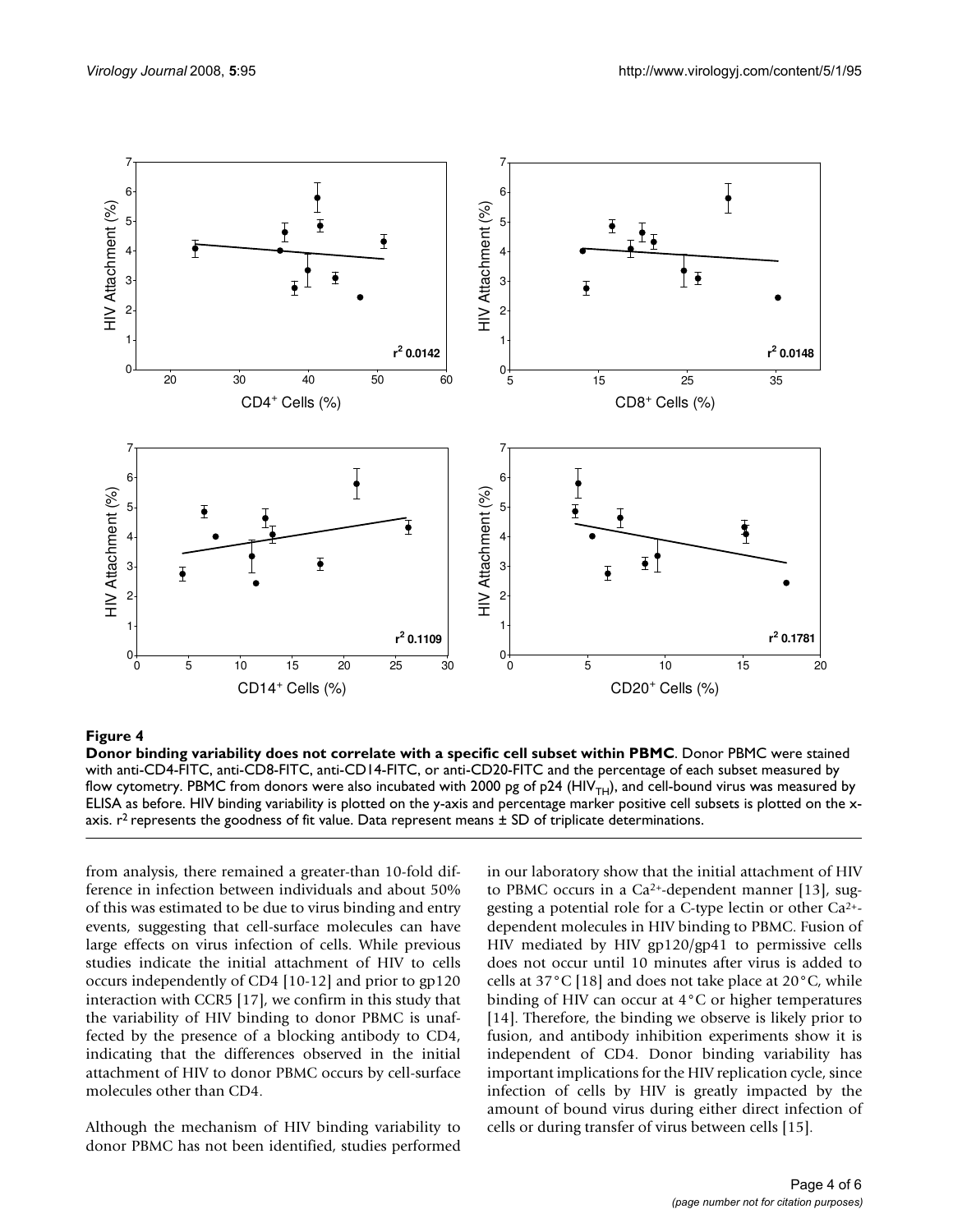## **Conclusion**

By showing that high and low HIV-binding phenotypes exist, these studies highlight the impact of host-acquired molecules on the initial steps of HIV infection. This study therefore provides added insight into understanding the mechanism of HIV tethering to cells, which could potentially lead to the development of drug strategies that inhibit entry of the virus into cells.

## **Methods**

## *Cell culture*

PBMC were obtained from healthy donors by Ficoll-Hypaque (Whittaker M.A. Bioproducts, Walkersville, MD) gradient centrifugation of freshly obtained heparanized blood. To activate PBMC, 3 μg/ml phytohemagglutinin (PHA-L; Sigma/Aldrich, St. Louis, MO) was added to cells in RPMI 1640 medium supplemented with 10% heat inactivated fetal bovine serum and 50 μg/ml gentamicin (complete medium). PBMC were cultured for 2 days, washed, and further cultured in complete medium containing 20 U/ml interleukin-2 (obtained through the AIDS Research and Reference Reagent Program [ARRRP], National Institute of Allergy and Infectious Diseases, National Institutes of Health, from Maurice Gately, Hoffman-La Roche, Inc.). All virus strains tested were produced in PHA-stimulated PBMC of healthy donors as previously described [19].

## *HIV binding*

PBMC  $(3 \times 10^6$  PHA-stimulated or unstimulated) were incubated with 100 μl of virus-culture supernatant, diluted in serum-free RPMI to contain 2000 pg of p24 for 45 min on ice with periodic agitation. After incubation with HIV, 3 ml of ice-cold phosphate buffered saline (PBS) was added to cells. Cells were pelleted by centrifugation and then transferred to a new tube and washed to prevent measurement of HIV binding to tubes. Pelleted cells were lysed with 0.5% Triton X-100, and the amount of virus bound to cells was measured by p24 antigen ELISA (National Institutes of Health AIDS Vaccine Program, Frederick, MD). For experiments with blocking antibody, either anti-CD4 (Clone Sim.4, obtained from American Type Culture Collection, ATCC;  $\text{IgG}_1$ ), an isotype control antibody (Clone G18-145, ATCC;  $\text{lgG}_1$ ), or no antibody was added to tubes at the beginning of the virus/PBMC incubation step.

## *HIV infection*

For infection of PBMC, freshly isolated PBMC were cultured in complete medium with 3 μg/ml PHA for 48 h and then washed prior to HIV binding. Cells were incubated with HIV and washed as described above. PBMC were then transferred to 24-well plates (Corning Inc., Corning, NY) and cultured in medium with 20 U/ml IL-2 in a total volume of 1 ml. HIV p24 in culture supernatants was

measured by ELISA on days 5 and 7. Cultures were fed on days 5 and 7 by removal of 500 μl and replacement with fresh medium containing IL-2.

## *Flow cytometry*

All antibodies (anti-CD4, -CD8, -CD14, -CD20 and isotype control) were FITC-conjugated mouse anti-human IgG (Becton Dickinson, Franklin Lakes, New Jersey). To assess the expression of cell-surface markers, PBMC were incubated with the manufacturer's recommended volume of antibody on ice for 30 min, and then assessed for surface-markers by flow cytometry. For each PBMC donor, the percentage of surface-marker positive cells was plotted against the amount of HIV bound to donor PBMC.

## **Competing interests**

The authors declare that they have no competing interests.

## **Authors' contributions**

JJA and GGO performed all of the experiments. JJA participated in writing of the manuscript. GTS provided overall direction and co-wrote the manuscript. All authors read and approved the final manuscript.

## **Acknowledgements**

This work was supported by National Institutes of Health grant P01HD40539.

#### **References**

- 1. Greene WC, Peterlin BM: **[Charting HIV's remarkable voyage](http://www.ncbi.nlm.nih.gov/entrez/query.fcgi?cmd=Retrieve&db=PubMed&dopt=Abstract&list_uids=12091904) [through the cell: Basic science as a passport to future ther](http://www.ncbi.nlm.nih.gov/entrez/query.fcgi?cmd=Retrieve&db=PubMed&dopt=Abstract&list_uids=12091904)[apy.](http://www.ncbi.nlm.nih.gov/entrez/query.fcgi?cmd=Retrieve&db=PubMed&dopt=Abstract&list_uids=12091904)** *Nat Med* 2002, **8:**673-680.
- 2. Cloyd MW, Moore BE: **[Spectrum of biological properties of](http://www.ncbi.nlm.nih.gov/entrez/query.fcgi?cmd=Retrieve&db=PubMed&dopt=Abstract&list_uids=1688473)** [human immunodeficiency virus \(HIV-1\) isolates.](http://www.ncbi.nlm.nih.gov/entrez/query.fcgi?cmd=Retrieve&db=PubMed&dopt=Abstract&list_uids=1688473) 1990, **174:**103-116.
- 3. Williams LM, Cloyd MW: **[Polymorphic human gene\(s\) deter](http://www.ncbi.nlm.nih.gov/entrez/query.fcgi?cmd=Retrieve&db=PubMed&dopt=Abstract&list_uids=1716027)[mines differential susceptibility of CD4 lymphocytes to infec](http://www.ncbi.nlm.nih.gov/entrez/query.fcgi?cmd=Retrieve&db=PubMed&dopt=Abstract&list_uids=1716027)[tion by certain HIV-1 isolates.](http://www.ncbi.nlm.nih.gov/entrez/query.fcgi?cmd=Retrieve&db=PubMed&dopt=Abstract&list_uids=1716027)** *Virology* 1991, **184:**723-728.
- 4. Spira AI, Ho DD: **[Effect of different donor cells on human](http://www.ncbi.nlm.nih.gov/entrez/query.fcgi?cmd=Retrieve&db=PubMed&dopt=Abstract&list_uids=7983738) [immunodeficiency virus type 1 replication and selection in](http://www.ncbi.nlm.nih.gov/entrez/query.fcgi?cmd=Retrieve&db=PubMed&dopt=Abstract&list_uids=7983738) [vitro.](http://www.ncbi.nlm.nih.gov/entrez/query.fcgi?cmd=Retrieve&db=PubMed&dopt=Abstract&list_uids=7983738)** *J Virol* 1995, **69:**422-429.
- 5. Ciuffi A, Bleiber G, Munoz M, Martinez R, Loeuillet C, Rehr M, Fischer M, Gunthard HF, Oxenius A, Meylan P, *et al.*: **[Entry and transcrip](http://www.ncbi.nlm.nih.gov/entrez/query.fcgi?cmd=Retrieve&db=PubMed&dopt=Abstract&list_uids=15367641)[tion as key determinants of differences in CD4 T-cell permis](http://www.ncbi.nlm.nih.gov/entrez/query.fcgi?cmd=Retrieve&db=PubMed&dopt=Abstract&list_uids=15367641)siveness to human immunodeficiency virus type 1 infection.** *J Virol* 2004, **78:**10747-10754.
- 6. Fortin JF, Cantin R, Lamontagne G, Tremblay M: **[Host-derived](http://www.ncbi.nlm.nih.gov/entrez/query.fcgi?cmd=Retrieve&db=PubMed&dopt=Abstract&list_uids=9094631) [ICAM-1 glycoproteins incorporated on human immunodefi](http://www.ncbi.nlm.nih.gov/entrez/query.fcgi?cmd=Retrieve&db=PubMed&dopt=Abstract&list_uids=9094631)ciency virus type 1 are biologically active and enhance viral [infectivity.](http://www.ncbi.nlm.nih.gov/entrez/query.fcgi?cmd=Retrieve&db=PubMed&dopt=Abstract&list_uids=9094631)** *J Virol* 1997, **71:**3588-3596.
- 7. Nguyen DG, Hildreth JE: **[Involvement of macrophage mannose](http://www.ncbi.nlm.nih.gov/entrez/query.fcgi?cmd=Retrieve&db=PubMed&dopt=Abstract&list_uids=12645947) [receptor in the binding and transmission of HIV by macro](http://www.ncbi.nlm.nih.gov/entrez/query.fcgi?cmd=Retrieve&db=PubMed&dopt=Abstract&list_uids=12645947)[phages.](http://www.ncbi.nlm.nih.gov/entrez/query.fcgi?cmd=Retrieve&db=PubMed&dopt=Abstract&list_uids=12645947)** *Eur J Immunol* 2003, **33:**483-493.
- 8. Saphire AC, Bobardt MD, Zhang Z, David G, Gallay PA: **[Syndecans](http://www.ncbi.nlm.nih.gov/entrez/query.fcgi?cmd=Retrieve&db=PubMed&dopt=Abstract&list_uids=11533182) [serve as attachment receptors for human immunodeficiency](http://www.ncbi.nlm.nih.gov/entrez/query.fcgi?cmd=Retrieve&db=PubMed&dopt=Abstract&list_uids=11533182) [virus type 1 on macrophages.](http://www.ncbi.nlm.nih.gov/entrez/query.fcgi?cmd=Retrieve&db=PubMed&dopt=Abstract&list_uids=11533182)** *J Virol* 2001, **75:**9187-9200.
- 9. de Witte L, Bobardt M, Chatterji U, Degeest G, David G, Geijtenbeek TB, Gallay P: **[Syndecan-3 is a dendritic cell-specific attachment](http://www.ncbi.nlm.nih.gov/entrez/query.fcgi?cmd=Retrieve&db=PubMed&dopt=Abstract&list_uids=18040049)** Proc Natl Acad Sci USA 2007, **104:**19464-19469.
- 10. Geijtenbeek TB, Kwon DS, Torensma R, van Vliet SJ, van Duijnhoven GC, Middel J, Cornelissen IL, Nottet HS, KewalRamani VN, Littman DR, *et al.*: **[DC-SIGN, a dendritic cell-specific HIV-1-binding](http://www.ncbi.nlm.nih.gov/entrez/query.fcgi?cmd=Retrieve&db=PubMed&dopt=Abstract&list_uids=10721995) [protein that enhances trans-infection of T cells.](http://www.ncbi.nlm.nih.gov/entrez/query.fcgi?cmd=Retrieve&db=PubMed&dopt=Abstract&list_uids=10721995)** *Cell* 2000, **100:**587-597.